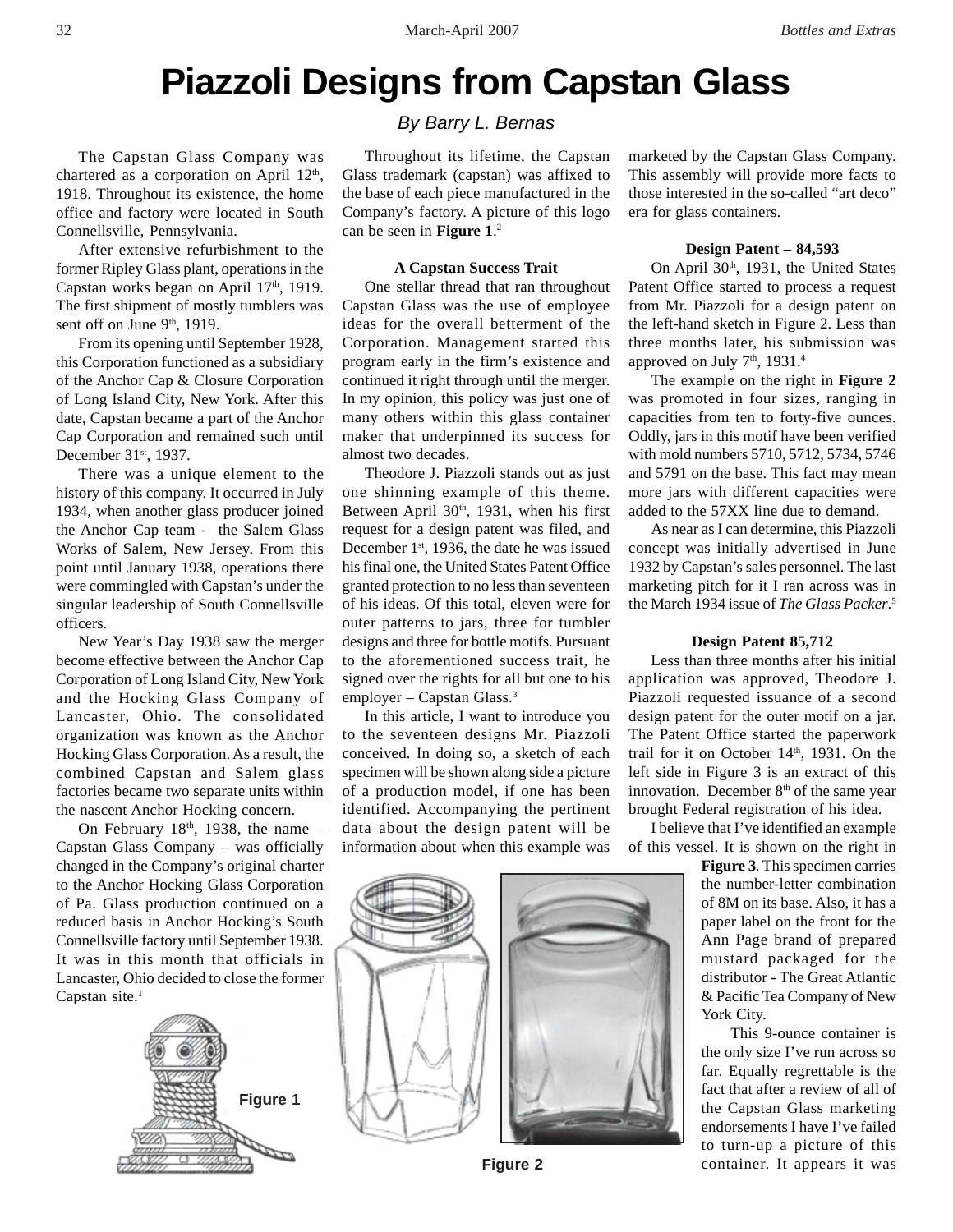

**Figure 3**

never advertised for general sale.

## **Design Patent – 86,408**

Shortly before Christmas in 1931, Mr. Piazzoli sent off a third application to the United States Patent Office. Personnel there started to process this submission on December  $26<sup>th</sup>$ . Processors concluded their work when they granted Theodore J. Piazzoli a design patent for it on March 1<sup>st</sup>, 1932.<sup>6</sup>



**Figure 4**

The profile of the eight-sided jar on the left in **Figure 4** encapsulated his new idea. A picture of an actual production model can be seen beside on the right. Two specimens of this packers' container have been reported. The taller and larger capacity version came with the number 5972 on its base. Its smaller mate had only the script letters *ASCO*. This abbreviation stood for the American Stores Company of Philadelphia, Pennsylvania.

As was the case with Design Patent 85,712, there are no sales promotions available for this Piazzoli jar.

#### **Design Patent – 86,470**

The next jar pattern from Theodore J. Piazzoli was granted a design patent on March 8th, 1932. Seen on the left in **Figure 5**, the application to register this outer pattern commenced its journey through the United States Patent Office on the same day as the request for Design Patent 86,408. Even though this submission was initially processed ahead of its companion, it took another week for this motif to be approved.<sup>7</sup>

The picture on the right side in Figure 5 depicts an actual example of this container. It carries a paper label for the





**Figure 5**

*Lady Betty* brand of relish spread from the Wheatley Mayonnaise Company, Incorporated of Louisville, Kentucky and Jacksonville, Florida. On the underneath of it are four digits – 4406 - identifying the mold. To date, only two other sizes have been found. The numerical identifiers for these are 4412 and 4416. The latter example I have also carries a paper label. It shows the distributor to be Sprague, Warner & Company of Chicago, Illinois. The former content of this jar was pickled boneless pigs feet cutlets packed under the *Richelieu* brand name. There is the possibility that other larger capacity jars in this series were made. However, if they were, none have surfaced as of yet.

First offered for sale in June 1932, this attractive Piazzoli design last appeared in a Capstan ad in June 1935.<sup>8</sup>

#### **Design Patent – 86,540**

Six weeks after personnel from the Patent Office started to process Theodore J. Piazzoli's fifth application for a design patent on a jar, the process was completed on March 15<sup>th</sup>, 1932.<sup>9</sup> The final step issued to him Design Patent 86,540.

An extract of this design can be seen in **Figure 6**. It stands alone because I haven't been able to locate an example nor has

one been reported to me.



 The only Capstan Glass advertisement for this container that I could find appeared in the February 1938 edition of *The Glass Packer*. 10

The single promotion of this item certainly creates the impression that the outer motif wasn't popular with either packers or consumers. Also, since this advertisement appeared a mere month after Capstan Glass was absorbed into the Anchor Hocking Glass Corporation and just before the Company's name was changed, this model may not have been

manufactured with a capstan logo for a long period, if at all.

#### **Design Patent – 88,106**

This entry is the first of three tumblers with a distinctive outer or inner pattern by Mr. Piazzoli. Also, it was his sixth request for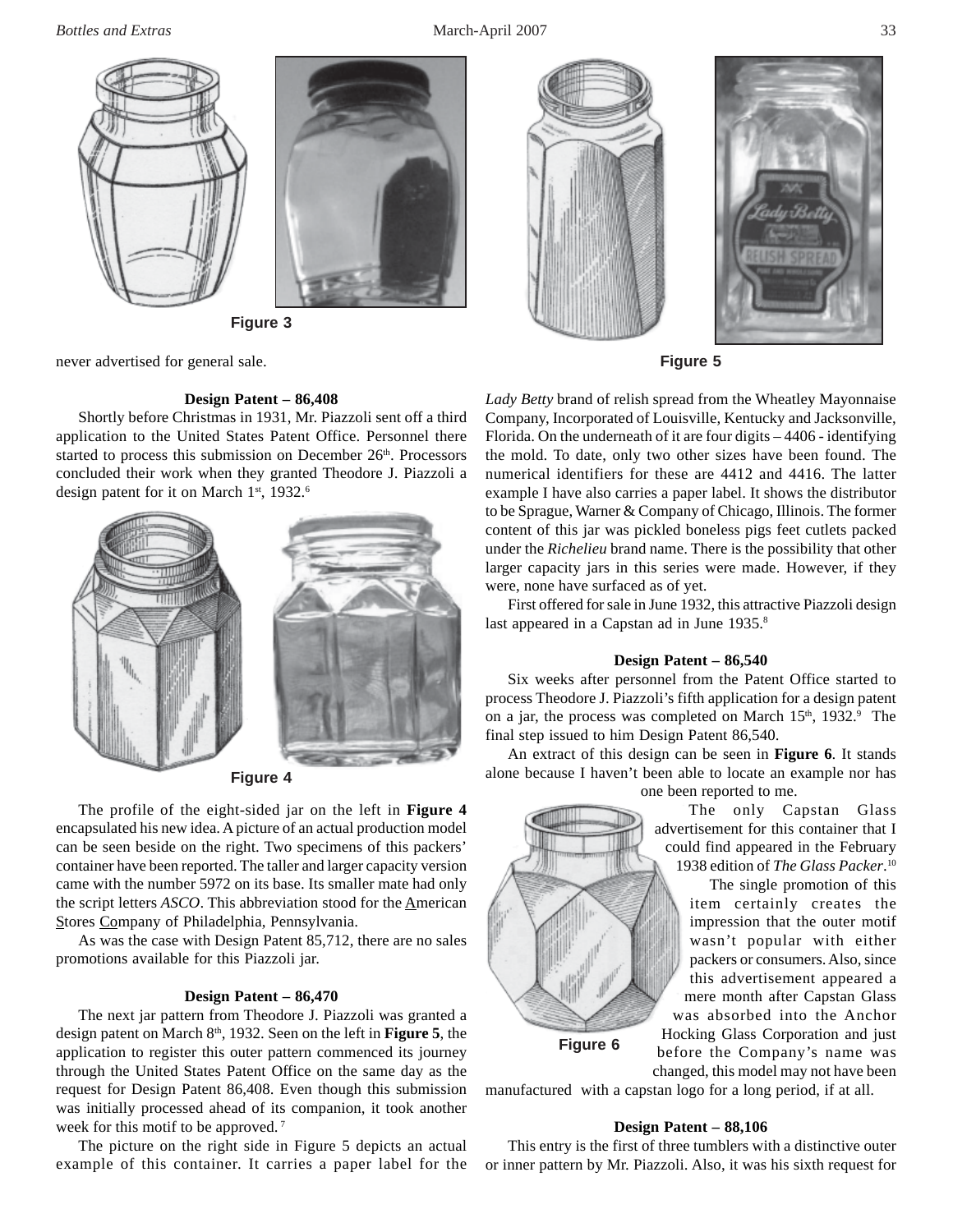

a design patent.

The application to patent the container profiled in **Figure 7** was forwarded to the Patent Office on March 7<sup>th</sup>, 1932. Eleven days later, government personnel started to process the submission. Over six and one-half months later, registration for this Piazzoli motif was issued to him on October 25<sup>th</sup>.<sup>11</sup>

No model has yet been founded. This fact may suggest Design Patent 88,106 was never manufactured.

#### **Design Patent – 90,082**

Theodore J. Piazzoli forwarded another idea for an outer design on a tumbler. Filed with the United States Patent Office on April  $14<sup>th</sup>$ , 1933, this concept earned a design patent on June  $6<sup>th</sup>$ , 1933 under the identifier.<sup>12</sup> A sketch of this vessel can be seen in **Figure 8**.

I've been unable to locate an advertisement or sample of this container.

#### **Design Patent – 91,083**

The third and last tumbler motif was in the shape of a mug. An outline of it can be seen in on the left in **Figure 9**.

On May 3rd, 1933 or about six months after a picture of the item initially appeared in a Capstan Glass ad, Theodore J. Piazzoli forwarded a request to the United States Patent Office to patent its outer saw-tooth pattern. Officials there approved his concept on November 21<sup>st</sup>, 1933.<sup>13</sup>

Unfortunately, I haven't found a specimen of this container with a capstan trademark or mold number 555 on its base. Nevertheless, I do possess one without a logo and the three digits. Since a picture of this vessel appeared in both Capstan and Anchor Hocking ads without a trademark or mold identifier, I'm assuming that my version parallels the one with the Capstan Glass nautical symbol on  $it^{14}$ . A photograph of it can be seen on the right in Figure 9.

The November 1932 edition of *The Glass Packer* carried the first marketing pitch for this container. This announcement and others about it stated the handled vessel had a capacity of 11  $3/4<sup>th</sup>$ -ounces. This made it suitable for jellies, preserves, mustard, nut meats, peanut butter and chocolate syrup among other foods. After the Volstead Act was modified, this example was also touted as an ideal 3.2 beer mug in Company ads. By September 1933, Capstan officials were promoting this design patented model in **Figure 10**



**Figure 9**

both clear and amber glass. Sales personnel from this South Connellsville firm illustrated this item for the final time in December 1935. The last advertisement I encountered for Design Patent 91,083 was in April 1938. It was sponsored by the Anchor Hocking Glass Corporation. Based on this informational lineage, this style of Piazzoli mug was probably manufactured for at least five years and perhaps longer.15

#### **Design Patent – 91,366**

Theodore J. Piazzoli's ninth ornamental design appeared on a jar. The application for it was submitted in the midst of the Great Depression on November 16<sup>th</sup>, 1933. Two months to the day later, the United States Patent Office approved his request.16

The outer motif on this distinctive packers' vessel can be seen on the left in **Figure 10**. To its right is a specimen of the manufactured vessel. To date, I've only encountered one size of container in this style. This example carries the number 5913 below the Capstan trademark on its base. Above the Company's nautical insignia is the embossed phrase - PAT. APPLIED FOR - in a curved alignment.

To the best of my knowledge, this model was advertised only twice by Capstan Glass. Its first appearance was in December 1933 or six weeks before the design patent was issued. The other showed up in the August 1935 issue of *The Glass Packer*. 17

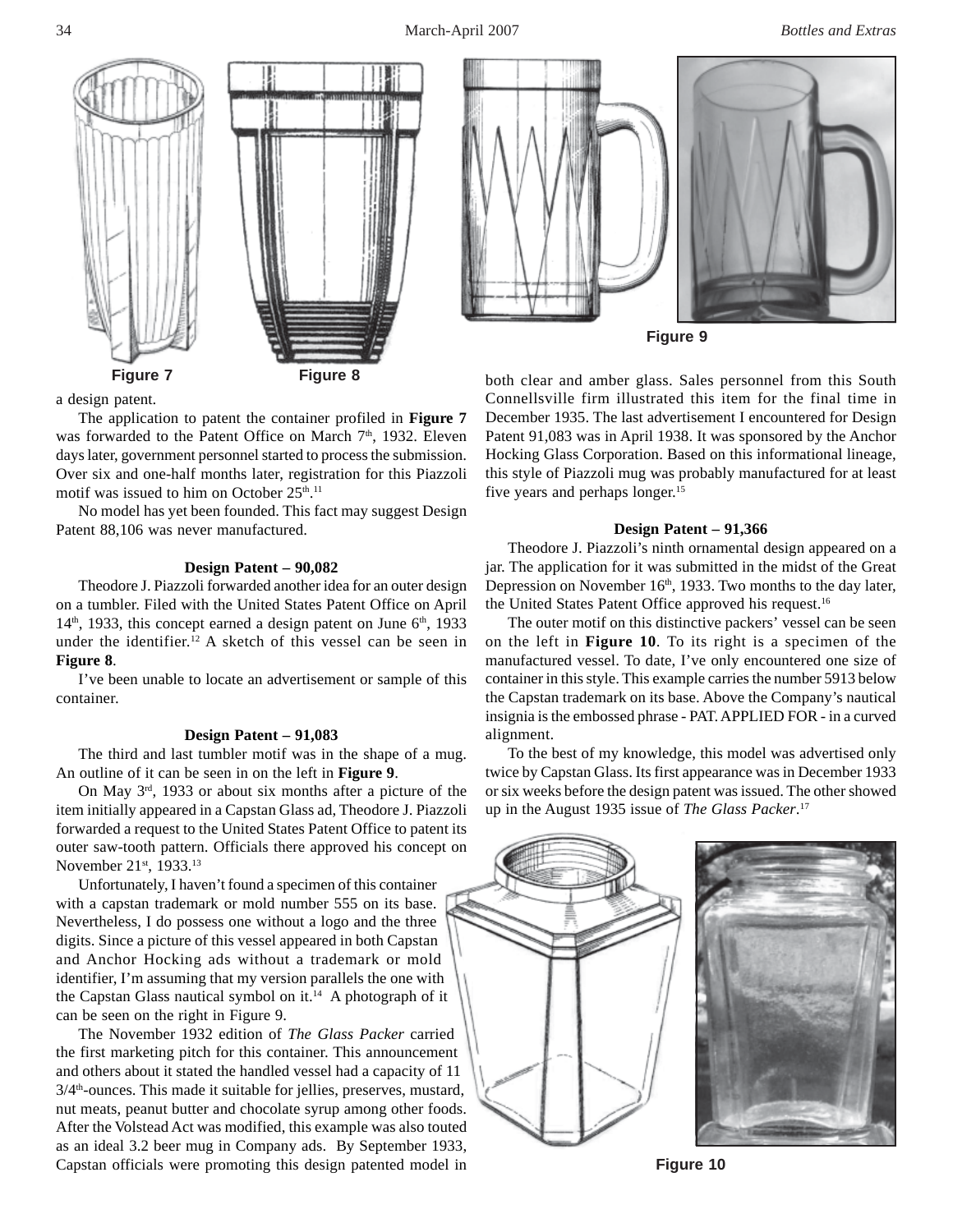*Bottles and Extras* March-April 2007 35





**Figure 11**

## **Design Patent – 92,423**

The drawing on the left and picture adjoining it to the right in **Figure 11** depict another creation by Theodore J. Piazzoli. April 10<sup>th</sup>, 1934 was the date employees at the United States Patent Office started to process his request to patent this motif. The paperwork process took less than two months to complete. As a result, issuance of a design patent occurred on June 5<sup>th</sup>, 1934.<sup>18</sup>

I've found only one example of this container. Its base carries the mold number 4730 and phrase PAT. APPLIED FOR. Nonetheless, there are most likely other sizes yet to be discovered. I make this statement because the Capstan announcements about it indicated it came in three sizes: seven and three-fourths, fifteen and three-eighths and thirty and three-eighths ounces.

First promoted in November 1934, the Anchor-Capstan sales force continued to advertise this model on two other occasions. The last one was in April 1936.<sup>19</sup>

## **Design Patent – 92,424**



Government personnel in the Patent Office started to work on Mr. Piazzoli's eleventh request for a design patent on the same day as number 92,423. Not surprisingly, the approval trail ended on the same date as well - June  $5<sup>th</sup>$ , 1934.<sup>20</sup> The profile of this container can be seen in **Figure 12**.

To my chagrin, I've not been able to locate an example of this jar.

Additionally, a review of the Capstan Glass Company advertisements I hold failed to turn up a picture of this pattern in a promotion. Thus, it appears this jar might not have been manufactured.

## **Design Patent – 92,975**

The twelfth design patent by Theodore J. Piazzoli was for his



**Figure 13**

shows this style of container. The request to register this profile started to work its way through the United States Patent Office on September  $7<sup>th</sup>$ , 1934. Three months and eleven days later, the process ended in approval.<sup>22</sup>



**Figure 14**

The container on the right in **Figure 14** is a production example of this style. As you can see, it has four groups of horizontal bars along either side seam. There is another version as well. On this model, the jar has only three groups of horizontal bars on either side of the vessel's body.

Up to this point in time, I've come across three different sizes of this type of jar. These samples were embossed with the following mold numbers 4823, 4830 and 4850. The first two series of digits were placed on the base of a four group vessel. The latter numerals appeared in the same location on a three group specimen.

There are probably more four group versions with other volumetric capacities. I make this statement with certitude because a May 1937 ad pictured seven distinct models of the 4823/4830 motif. As for their three group mate, the 4850 example is the only size I've identified.

Six months after the Patent Office issued Mr. Piazzoli a design

first ornate pattern on a bottle. This concept commenced its journey through the United States Patent Office on June 4<sup>th</sup>, 1934. A little over two months later, the approval was

The outer motif on this container

 Regrettably, I couldn't locate this container in any Capstan Glass Company promotion. It may have

**Design Patent – 94,095** The ninth unique exterior motif on a jar was also Theodore J. Piazzoli's thirteenth design patent. The sketch on the left in Figure 14

returned on August  $7<sup>th</sup>$ .<sup>21</sup>

never been produced.

can be viewed in **Figure 13**.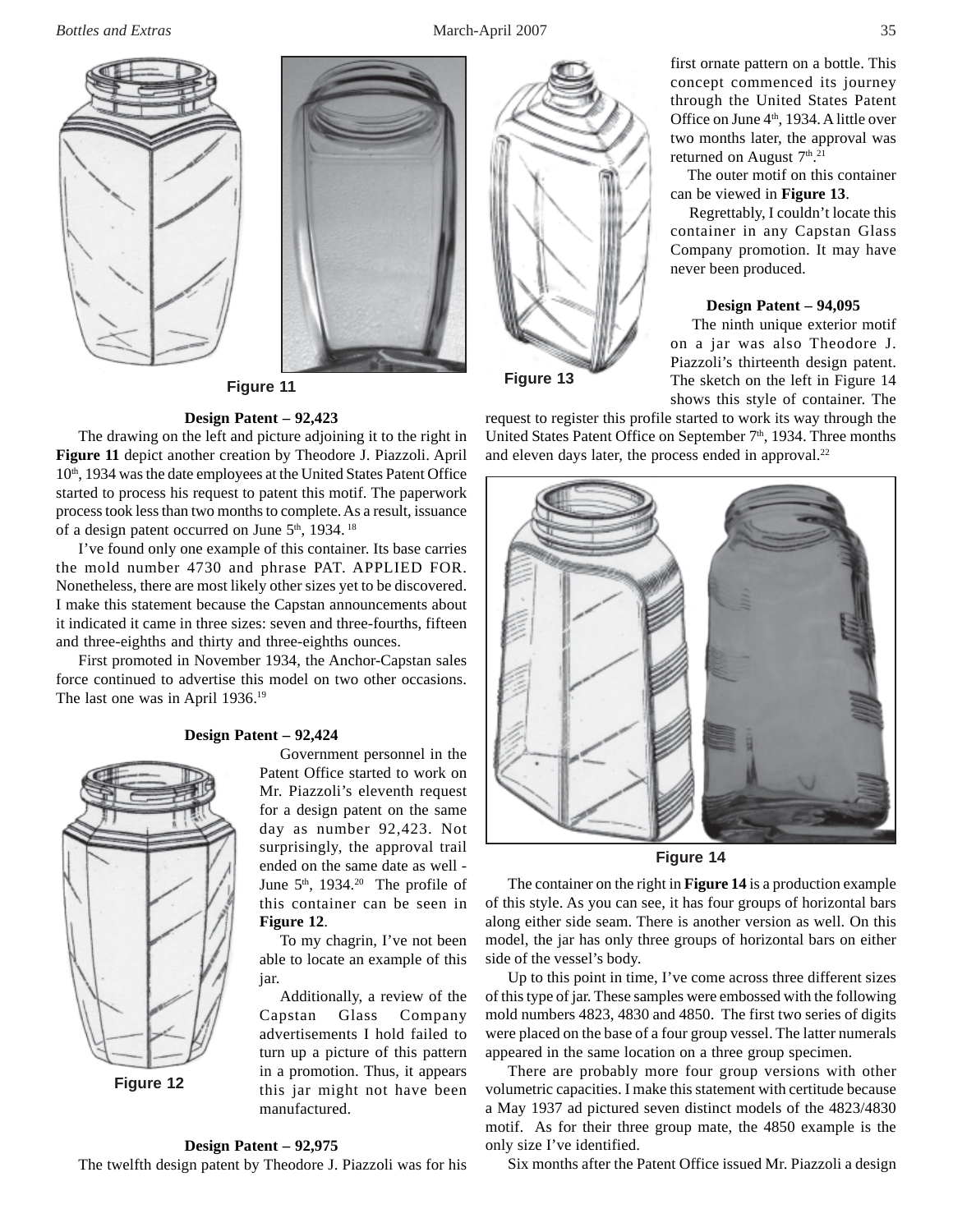patent for this jar, the glass trade journal - *The Glass Packer* carried the first promotion of it. This sales pitch and others that followed showcased either both varieties or one of the two styles. A three group version was last illustrated by Capstan Glass in February 1938.<sup>23</sup> This set of facts suggests that Design Patent 94,095 was manufactured in South Connellsville for about four years.



#### **Design Patent – 94,357**

The request for a design patent for the screw top bottle outlined in **Figure 15** (on the left) was forwarded on October 22<sup>nd</sup>, 1934. It was filed by Patent Office workers five days later. January 15<sup>th</sup>, 1935 saw approval of this pattern being granted to Theodore J. Piazzoli.<sup>24</sup>

 Unfortunately, no example has yet been discovered.

 Likewise, a Capstan Glass Company advertisement hasn't surfaced showing it.

#### **Design Patent – 98,958**

On July  $20<sup>th</sup>$ , 1935, Mr. Piazzoli signed his fifteenth patent application. This request asked for the bottle, depicted on the left in **Figure 16**, to be granted protection for its exterior profile. Nine days hence, hands at the United States Patent Office started to process his package of paperwork. Seven months and eighteen days later, Mr. Piazzoli was issued a design patent for his work. By mesne assignments, he forwarded the rights for it to the L. E. Waterman Company of New York City.25

The actual blown version of this familiar ink container is pictured on the right in Figure 16. In addition to Capstan turning out this bottle, several other glass manufacturers did so as well.

Undoubtedly, this vessel was designed specifically for the L. E. Waterman Company. As such, I could find no advertisement for it sponsored by the Capstan Glass Company.



**Figure 16**

#### **Design Patent – 99,304**

A formatted submission seeking a design patent for the tenth or penultimate jar pattern by Theodore J. Piazzoli was sent forward on March  $7<sup>th</sup>$ , 1935. Workers at the Patent Office received this request and began working it on March  $12<sup>th</sup>$ . A bit over a year later, a design patent was granted on April  $14<sup>th</sup>$ , 1936.<sup>26</sup>

**Figure 17** has a sketch of this distinctive container on the left. Beside it on the right is an actual example that was manufactured in Capstan's factory. Known as the Styleline series, this group was sold in seven sizes. To date, I've identified four of the seven models. These have the trailing mold identifiers inscribed on the base - 3514, 3518, 3523 and 3547.

It didn't take long for this set to be marketed. Less than three months after Mr. Piazzoli signed the patent request, a Styleline



**Figure 17**

jar appeared for the first time in a June 1935 advertisement. In subsequent sales promotions, the 35XX marked vessels were pitched by Capstan Glass through April 1937.<sup>27</sup>

![](_page_4_Picture_21.jpeg)

#### **Design Patent – 102,171**

The last jar motif and seventeenth design patent application by Mr. Piazzoli was dated October 9<sup>th</sup>, 1936. This request garnered approval less than two months later.<sup>28</sup>

A drawing of this container can be seen in **Figure 18**.

As was the case with other Piazzoli designs, neither an example of his creation nor an advertisement for it has been located. This fact calls into question whether this model was ever produced for sale by the Capstan Glass Company.

### **Wrap Up**

By my count, records at the United States Patent and Trademark Office document twenty-four patents or design patents being issued for tumblers, jars and bottles to personnel associated with Capstan Glass. Of this total, the rights to twenty-three were signed back over to their employer in South Connellsville. The other was assigned to the L. E. Waterman Company of New York City.

Five Company men participated in the Federal process to patent their glass container innovations. By far and away, Theodore J. Piazzoli was the leader in getting approval for his concepts. As I've just shown, seventeen of his designs were approved.

Unique Piazzoli conceived motifs for eleven jars, three tumblers and three bottles have been detailed in this article. Of this total, eight jars, one tumbler (mug) and one bottle (ink) were manufactured by hands at the Capstan Glass factory. For the others,